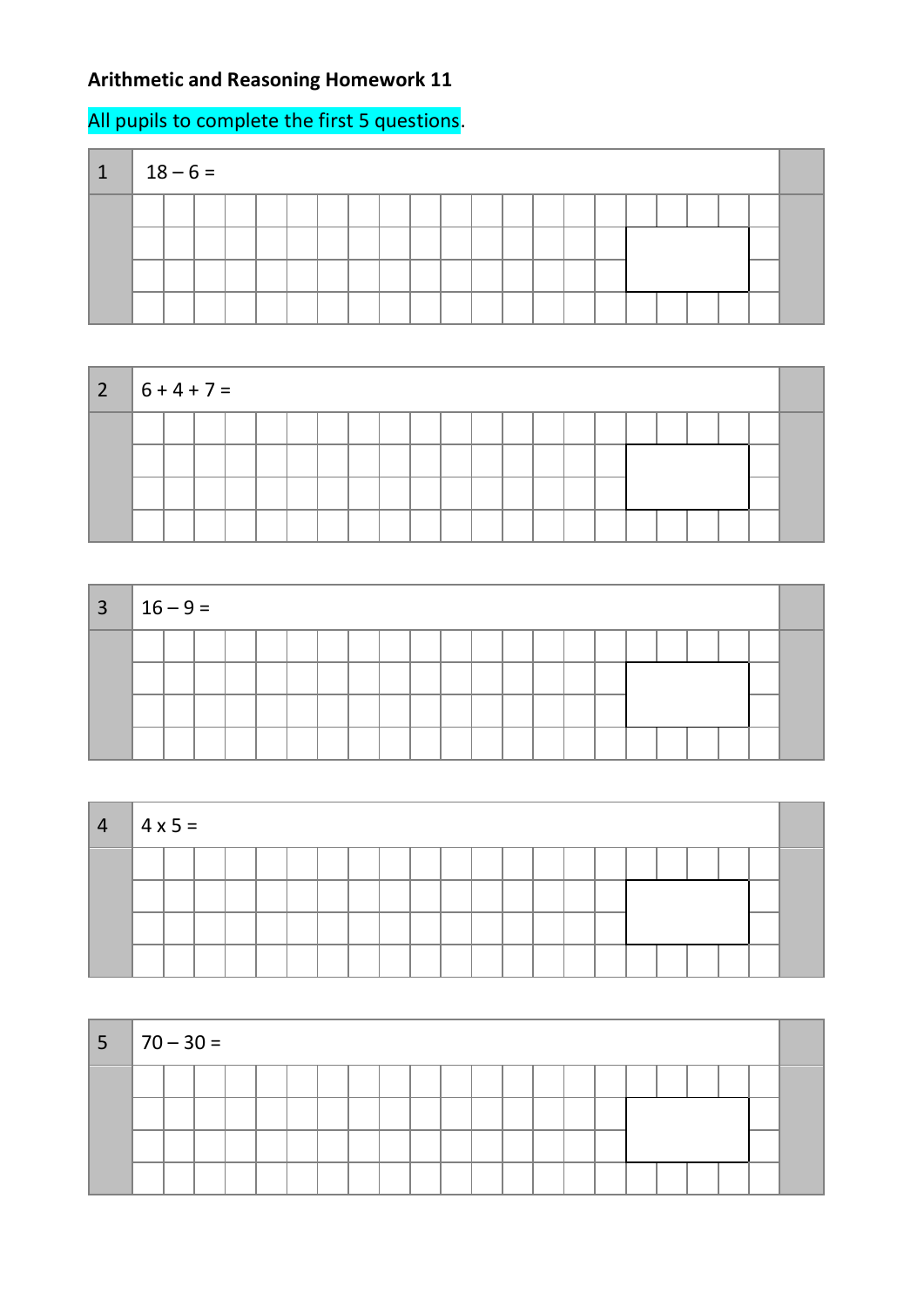| $6 \t 8 + 15 =$ |  |  |  |  |  |  |  |  |  |  |  |
|-----------------|--|--|--|--|--|--|--|--|--|--|--|
|                 |  |  |  |  |  |  |  |  |  |  |  |
|                 |  |  |  |  |  |  |  |  |  |  |  |
|                 |  |  |  |  |  |  |  |  |  |  |  |
|                 |  |  |  |  |  |  |  |  |  |  |  |

|  |  |  | $+30 = 39$ |  |  |  |  |  |  |  |  |  |  |  |  |  |  |  |
|--|--|--|------------|--|--|--|--|--|--|--|--|--|--|--|--|--|--|--|
|  |  |  |            |  |  |  |  |  |  |  |  |  |  |  |  |  |  |  |
|  |  |  |            |  |  |  |  |  |  |  |  |  |  |  |  |  |  |  |
|  |  |  |            |  |  |  |  |  |  |  |  |  |  |  |  |  |  |  |
|  |  |  |            |  |  |  |  |  |  |  |  |  |  |  |  |  |  |  |

| $ 8\rangle$ | $ 52 + 6 =$ |  |  |  |  |  |  |  |  |  |  |  |
|-------------|-------------|--|--|--|--|--|--|--|--|--|--|--|
|             |             |  |  |  |  |  |  |  |  |  |  |  |
|             |             |  |  |  |  |  |  |  |  |  |  |  |
|             |             |  |  |  |  |  |  |  |  |  |  |  |
|             |             |  |  |  |  |  |  |  |  |  |  |  |

| 9 | $100 + 50 =$ |  |  |  |  |  |  |  |  |  |  |
|---|--------------|--|--|--|--|--|--|--|--|--|--|
|   |              |  |  |  |  |  |  |  |  |  |  |
|   |              |  |  |  |  |  |  |  |  |  |  |

| 10 $\frac{1}{2}$ of 20 = |  |  |  |  |  |  |  |  |  |  |  |
|--------------------------|--|--|--|--|--|--|--|--|--|--|--|
|                          |  |  |  |  |  |  |  |  |  |  |  |
|                          |  |  |  |  |  |  |  |  |  |  |  |
|                          |  |  |  |  |  |  |  |  |  |  |  |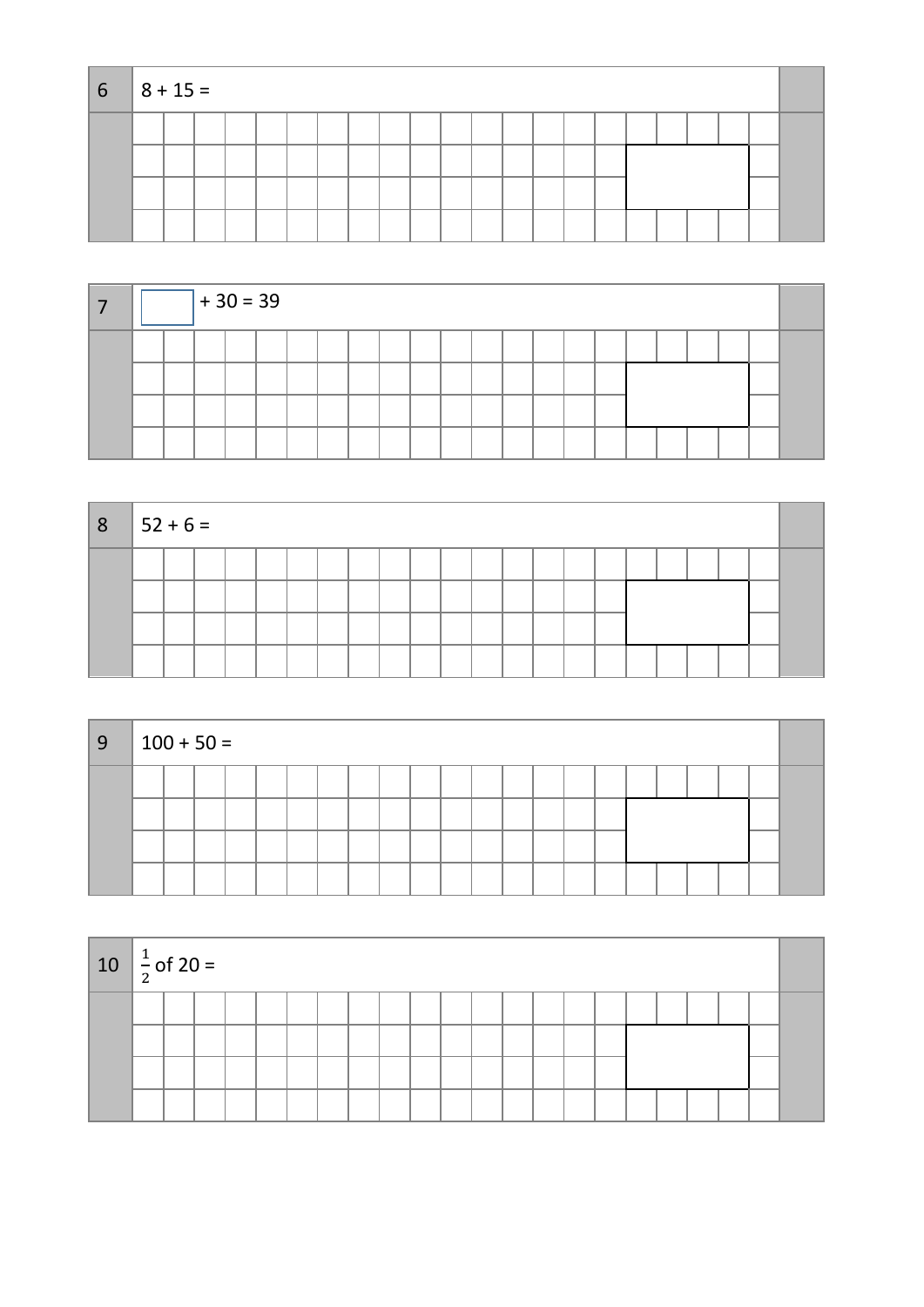| 11 |  |  |  | $+256=709$ |  |  |  |  |  |  |  |
|----|--|--|--|------------|--|--|--|--|--|--|--|
|    |  |  |  |            |  |  |  |  |  |  |  |

| 12 | is? |  |  |  | One hundred and thirty seven more than two hundred and twenty one |  |  |  |  |  |  |  |
|----|-----|--|--|--|-------------------------------------------------------------------|--|--|--|--|--|--|--|
|    |     |  |  |  |                                                                   |  |  |  |  |  |  |  |
|    |     |  |  |  |                                                                   |  |  |  |  |  |  |  |

| $13 \left  \frac{2}{3} \right.$ of 27 = |  |  |  |  |  |  |  |  |  |  |  |
|-----------------------------------------|--|--|--|--|--|--|--|--|--|--|--|
|                                         |  |  |  |  |  |  |  |  |  |  |  |
|                                         |  |  |  |  |  |  |  |  |  |  |  |
|                                         |  |  |  |  |  |  |  |  |  |  |  |
|                                         |  |  |  |  |  |  |  |  |  |  |  |

| 14 | 253 is $ $ |  |  |  |  |  | more than 249 |  |  |  |  |  |  |  |  |  |  |  |  |  |
|----|------------|--|--|--|--|--|---------------|--|--|--|--|--|--|--|--|--|--|--|--|--|
|    |            |  |  |  |  |  |               |  |  |  |  |  |  |  |  |  |  |  |  |  |

| 15 | $\parallel$ 67 + |  |  | $= 50 + 37$ |  |  |  |  |  |  |  |  |  |  |  |  |  |
|----|------------------|--|--|-------------|--|--|--|--|--|--|--|--|--|--|--|--|--|
|    |                  |  |  |             |  |  |  |  |  |  |  |  |  |  |  |  |  |
|    |                  |  |  |             |  |  |  |  |  |  |  |  |  |  |  |  |  |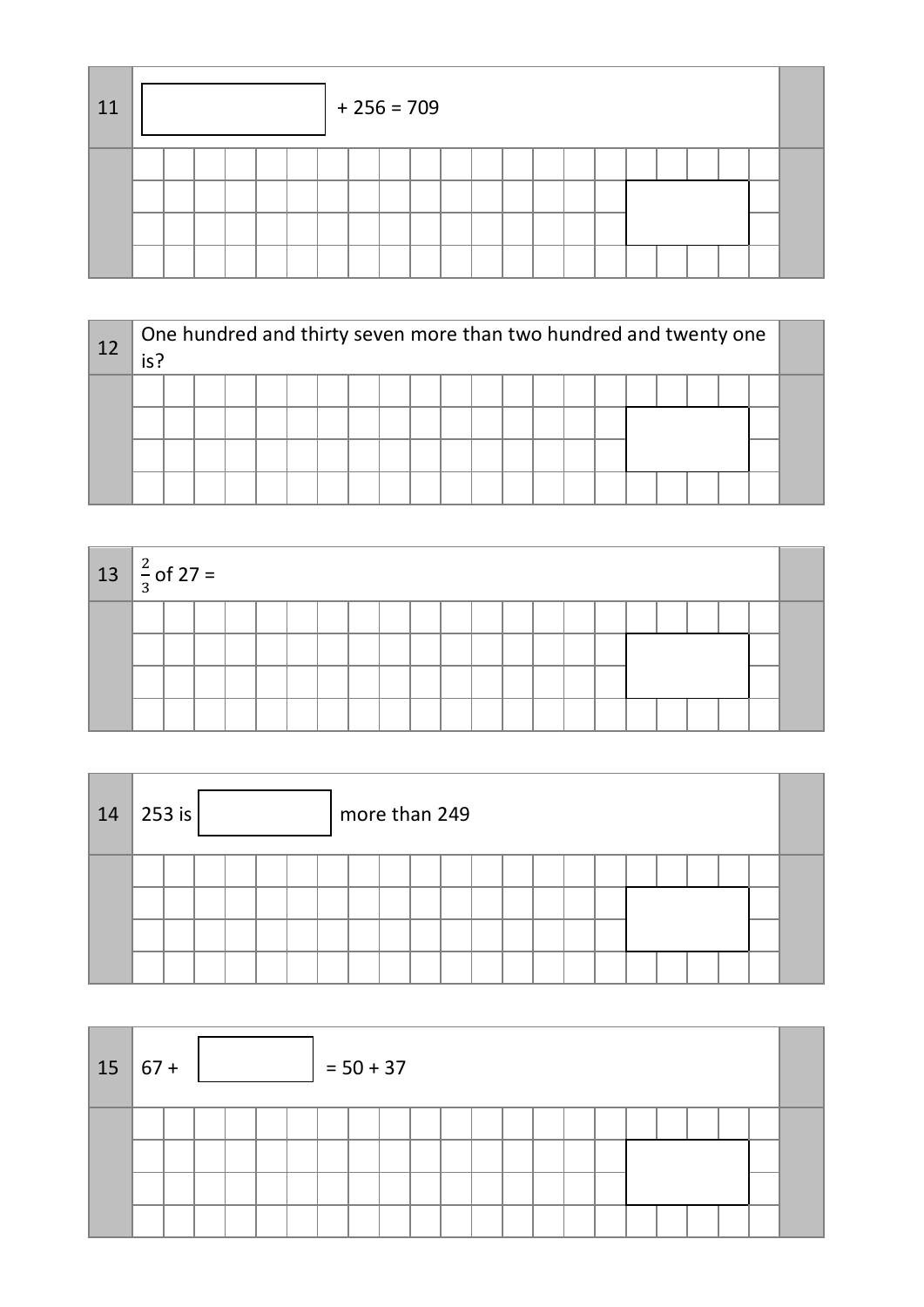|    | 16 Write the missing values.                            |
|----|---------------------------------------------------------|
|    | 6 tens + 7 ones = $\frac{1}{2}$                         |
|    |                                                         |
|    | $17$ ones + 5 tens = $\frac{1}{2}$                      |
|    |                                                         |
| 17 | Use the numbers to complete this sentence.              |
|    | 973 836 321 299 134                                     |
|    |                                                         |
|    |                                                         |
|    |                                                         |
| 18 |                                                         |
|    | There are 467 people on a train. At the station, 289    |
|    | people get off. How many people are on the train now?   |
|    |                                                         |
|    |                                                         |
| 19 | David has 560 marbles.                                  |
|    | Peter has 278 fewer than David.                         |
|    | Peter is is trying to collect 800 marbles.              |
|    | How many more does Peter need?                          |
|    |                                                         |
| 20 | Coloured pencils come in packets of 4 and packets of 5. |
|    | Anna has 31 pencils altogether.                         |
|    | She has 3 packets of 5 pencils.                         |
|    | How many packets of 4 pencils does she have as well?    |
|    |                                                         |
|    |                                                         |